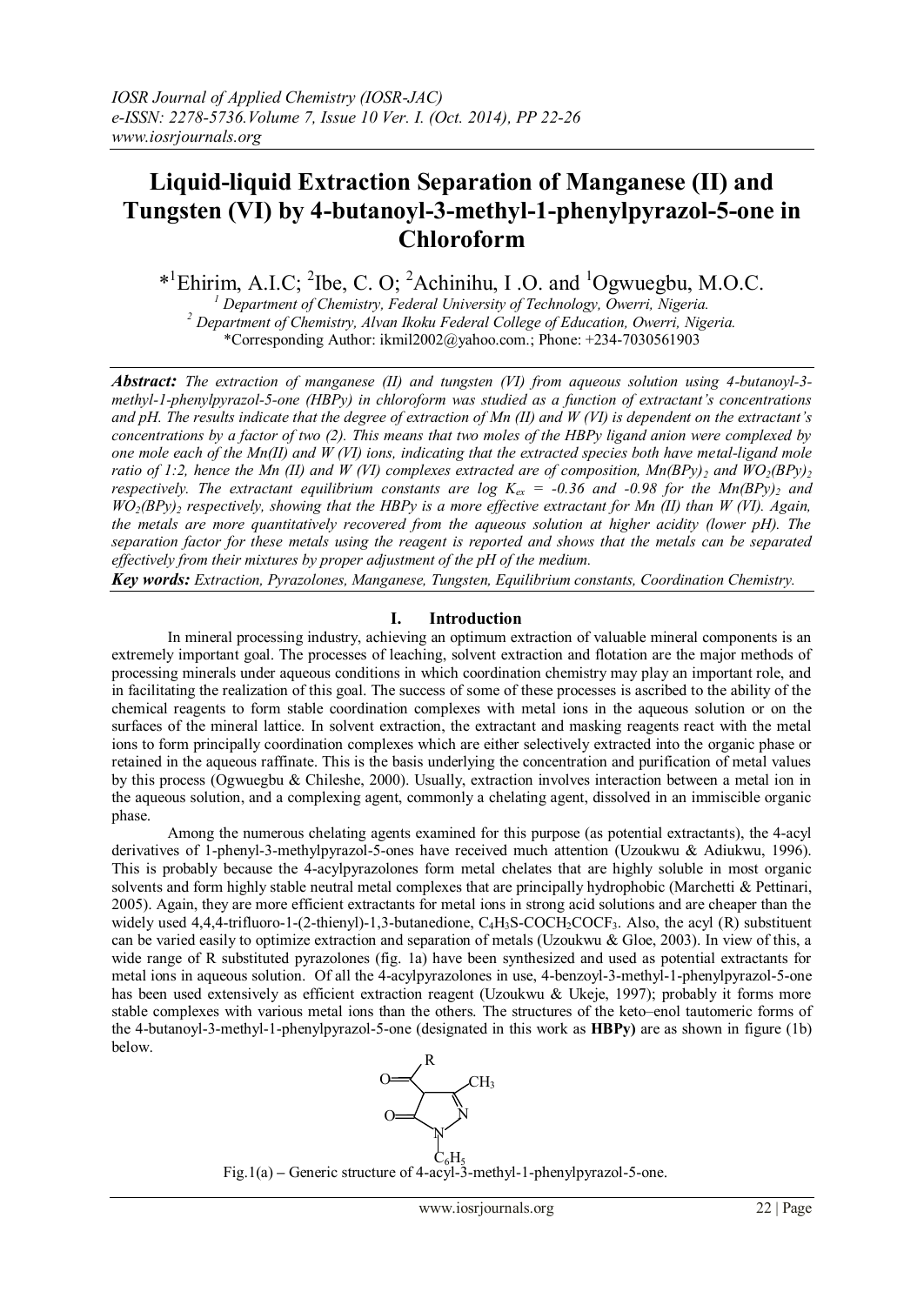

Fig.1(b) **-** Structures of the keto-enol tautomeric forms of the 4-butanoyl-3-methyl-1-phenylpyrazol-5-one.

Tungsten element, represented by the symbol, W (for Wolfram, its Greek name) belongs to group VI B in the Periodic table of elements, together with Chromium (Cr) and Molybdenum (Mo). It has atomic number of 74 and atomic mass of 183.84. Its electronegativity on Pauling's scale is 1.70 eV. It has a density of 19. 3  $g/cm^3$ ; and a high melting point of 3380 °C. The element and its compounds have found applications in various areas thus: Sodium tungstate is a competitive inhibitor of molybdenum. Dietary tungsten reduces the concentration of molybdenum in tissues (Considine, 2005). One of the most stable chalcogen compounds of tungsten, WS<sub>2</sub> (tungsten IV sulphide) is used as lubricant in a variety of applications, including automobile engines; lubricants described as containing "liquid tungsten" actually contain a suspension of very small  $WS_2$ particles (Averill et al., 2007). Because tungsten itself has an extraordinarily high melting point (3380 °C), it is found use in making electric bulb filaments. Tungsten carbide (WC), one of the hardest compounds known, is used to make the tips of drill bits.

One of the principal sources of tungsten from which the metal is commercially produced is wolframite,  $[(Fe, Mn)WO<sub>4</sub>]$  – containing mainly the metals: tungsten, manganese and iron. The classical method of extraction involves the leaching of the wolframite with strong sodium hydroxide, at about 100 °C in an autoclave to yield a solution of sodium tungstate,  $Na<sub>2</sub>WO<sub>4</sub>$ ; thereby precipitating iron and manganese hydroxides.

 $(Fe, Mn)WO_4 + 2NaOH_{(aq)} \longrightarrow Na_2WO_{4(aq)} + Fe(OH)_2 + Mn(OH)_2$ …………. (1)

The leached solution is filtered, and tungsten is recovered from the alkaline solution as pure solid tungstenic acid,  $H_2WO_4$  by treating with a strong acid (equal parts of commercial acid and water) (Xuin et al., 1986)

 WO<sup>4</sup> 2- (aq) + 2H<sup>+</sup> (aq) H2WO4(s) ………………………………………. (2) Prior to the acid decomposition of  $H_2WO_4$ , other purification processes may be carried out on the tungstate, from which pure  $WO_3$  is obtained by heating (Kirth-Othmer, 1980).

 The present study was carried out to determine the extractive effectiveness of 4-butanoyl derivative of 3-methyl-1-phenylpyrazol-5-one (**HBPy**) at its various concentrations on manganese (II) and tungsten (VI) and the effect of pH on the extraction. It is aimed at establishing a more efficient alternative method of separation between the two ions in their mixtures, especially in the wolframite ore of tungsten.

# **II. Materials And Methods**

4-butanoyl- 3-methyl-1-phenylpyrazol-5one was synthesized by reacting 3-methyl-1-phenylpyrazol-5 one with butanoyl chloride (Jensen, 1959; Ogwuegbu & Masek, 1998 and Arinze, Daniel & Ogwuegbu, 2012) and twice recrystallized from aqueous ethanol. Stock solutions of the ligand were prepared by dissolving 0.61 g, 1.22 g, 1.83 g, 2.44 g and 3.05 g of 4-butanoyl- 3-methyl-1-phenylpyrazol-5one in chloroform to get 250cm<sup>3</sup> of the solution (i.e., 0.01 M, 0.02 M, 0.03 M, 0.04 M and 0.05 M respectively). Stock solutions of manganese (II) and tungsten (VI) were prepared by dissolving  $0.99$  g of MnCl<sub>2</sub>.4H<sub>2</sub>O in water; 1.65 g of Na<sub>2</sub>WO<sub>4</sub>.2H<sub>2</sub>O in 2 ml 5 M HCl solution first, to generate only  $WO_2^{2+}$  species (Bieluonwu, A. U., 1995) and then make up to 250 cm<sup>3</sup> with distilled water, giving 0.02 M solution of each.

#### **Extraction Procedure**

Studies on the extraction or recovery of the metals were carried out by agitating 5 ml of the aqueous solution containing 5 mg/ l of the Mn (II) and the W (VI) with 5 ml of the various concentrations  $(0.01 - 0.05)$ M) of the **HBPy** at a fixed pH of 2 for specific time of 30 minutes at  $26^{\circ}C \pm 0.5^{\circ}C$ . The study was also carried out by agitating the same 5 ml of the Mn (II) and W (VI) solution at their various pH values of 2, 4, 6 and 8 with 5 ml of 0.02 M solution of the **HBPy** in chloroform for a specific time of 30 minutes using a mechanical shaker. For the pH studies, the aqueous solutions of the metallic ions were adjusted to different pH values using HCl and  $Na_2CO_3$  to cover the pH 2 to 8. The pH values were measured with a digital pH meter Model pHS 25. The phases were separated at each extraction process and the concentrations of the Mn (II) and W (VI) remaining in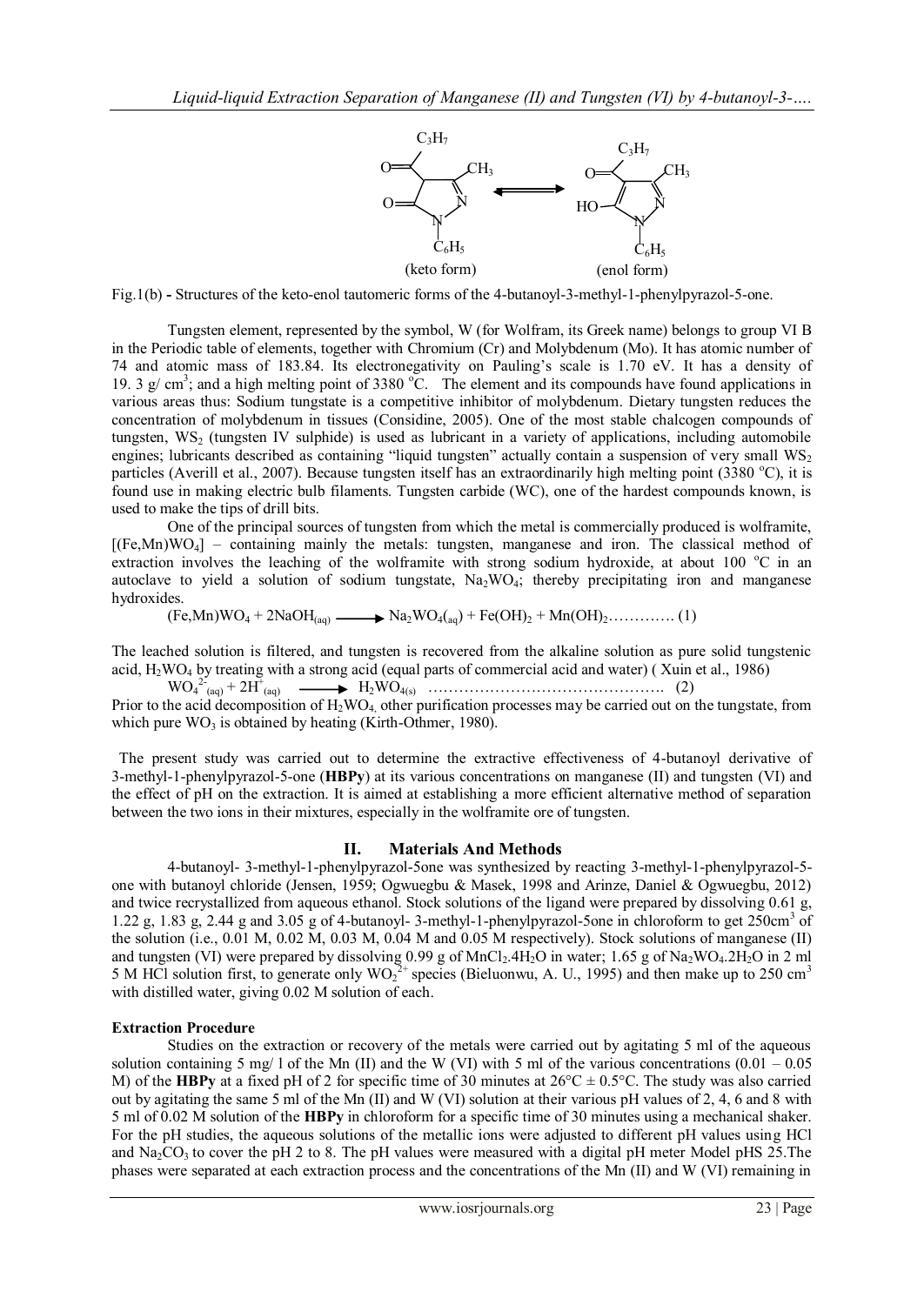the aqueous phase were determined spectrophotometrically using a Pye Unicam SP8-100 spectrophotometer at wavelength of 279.5 nm and 400.9 nm respectively. The metal extracted into the organic phase in each case was found by the difference (Uzoukwu & Adiukwu, 1996).

# **Extraction Equilibrium**

The extraction of the metal ion  $(M<sup>n+</sup>)$  from an aqueous phase using the ligand (HBPy), in the organic phase can be treated as follows:

 M n+ + xHBPy(org) Kex M(BPy)n(org) + xH<sup>+</sup> ………. (3) where;  $K_{ex}$  is the extraction equilibrium constant,  $\overline{M} = Mn$  or W

Kex = [M(BPy)n(org)].[H<sup>+</sup> ] <sup>x</sup>/ [Mn+].[HBPy(org)] <sup>x</sup> …….……………..…(4) The Distribution ratio, D, which is the ratio of the concentration of the metal into the organic phase to that in the aqueous phase, is given as:

D = [M(BPy)n(org)] / [Mn+] ………………………………………… (5) Substitution of D in equation  $(5)$  into equation  $(4)$  gives: Kex = D.[H<sup>+</sup> ] <sup>x</sup>/ [HBPy(org)]<sup>x</sup> ………………………………..………. (6) D = Kex.[HBPy(org)]<sup>x</sup> / [H<sup>+</sup> ] ………………………………………… (7) Taking the logarithms of both sides of equation (7) gives: Log D = Log Kex + log[HBPy(org)] x – log [H<sup>+</sup> ] <sup>x</sup>……………………… (8) Or; Log D = Log Kex + xlog[HBPy(org)] – xlog [H<sup>+</sup> ] ……………………....(9) since  $pH = -log[H^+]$ ; equation (9) can be re-written as: Log D = Log Kex + xlog[HBPy(org)] + xpH ……………………………(10)

From equation (10), therefore; plots of log D versus log [HBP $y_{(org)}$ ] and pH are linear, with slopes (x) equal to the number of moles of ligand involved in the complexation and the number of protons  $(H<sup>+</sup>)$  displaced from the acidified aqueous solution of the metal ions under study.

# **III. Results and Discussion**

The results presented in Table 1 show that the distribution ratio, D is a function of x moles of the ligand concentrations as represented in equation (10). The values of x determined from the slopes of the plots of log D versus log  $[\text{HBPy}_{(org)}]$  as shown on fig. 2 are 1.76 and 1.74 for the Mn (II) and W (VI) respectively. This has indicated that the degree of extraction of Mn (II) and W (VI) is dependent on the extractant's concentrations by a factor of two (2). This also means that two moles of the HBPy ligand anion were complexed by one mole each of the Mn (II) and W (VI) ions, and representing a second power dependence of D on [HBPy], indicating that the extracted species both have metal-ligand mole ratio of 1:2. The compositions correspond to the formula,  $\text{Mn(BPy)}_2$  and  $\text{WO}_2(\text{BPy})_2$  respectively. Similar reports have been made (Onyedika, Arinze & Ogwuegbu, 2013). In the metal ions under study, there is increase in the extraction process with increase in the concentration of the ligand; hence 0.05 M of ligand gave highest extraction while 0.01 M gave the least. The average  $K_{ex}$  values obtained (Table 1) are -0.36 and -0.98 for the Mn(BPy)<sub>2</sub> and WO<sub>2</sub>(BPy)<sub>2</sub> respectively, showing that butanoylpyrazolone (HBPy) proved a better extractant in the recovery of Mn (II) than W (VI) from their aqueous solutions. This could be as a result of the smaller size of the former, leading to a stronger bonding of the enol H (fig. 1b) of the HBPy.

#### **Dependence of Extraction on pH**

The results presented in Table 2 show the distribution ratio, D, as a function of pH, while the plot is shown in fig. 3.

The plots of log D versus pH at a constant concentration of 0.02 M of the ligand (HBPy) presented in figure 3 are linear and show inverse relationship, inferring that higher acidity favours the extraction; alternatively, there is regression of extraction at higher pH values, probably due to metal hydrolysis, with the formation of one or more of a series of metal-hydroxo complexes (e.g.,  $[M(OH)]^{n-1}$ ,  $[M(OH)]^{n-2}$ , ...  $[M(OH)]_{n+1}$ , etc). The observed fall in extraction at higher pH values could therefore be attributed to the formation of these non-extractable, hydrophilic, anionic products. Similar reports have been given elsewhere (Ogwuegbu , Oforka & Spiff, 1996). The slopes of approximately -2.0;  ${Mn(BPy)_2} = -1.88$ ; and  $-1.68$  for WO<sub>2</sub>(BPy)<sub>2</sub>} obtained in fig. 3, indicate that D is inverse the second power dependent on hydrogen ion concentration of the aqueous phase at room temperature and that two moles of H<sup>+</sup> ions were released per mole of Mn (II) and W (VI) on the formation of the extractable complexes by the ligand. Again, this confirms the formation of simple metal chelates;  $\text{Mn(BPy)}_2$ , and  $\text{WO}_2(\text{BPy})_2$ . Similar metal chelates have been observed by many investigators in the extraction of metals with acylpyrazolones (Pai et al, 2000; Bhattacharya et al, 2004).The average values of log  $K_{ex}$  are: -6.91and -7.48 for the Mn(BPy)<sub>2</sub> and WO<sub>2</sub>(BPy)<sub>2</sub> respectively.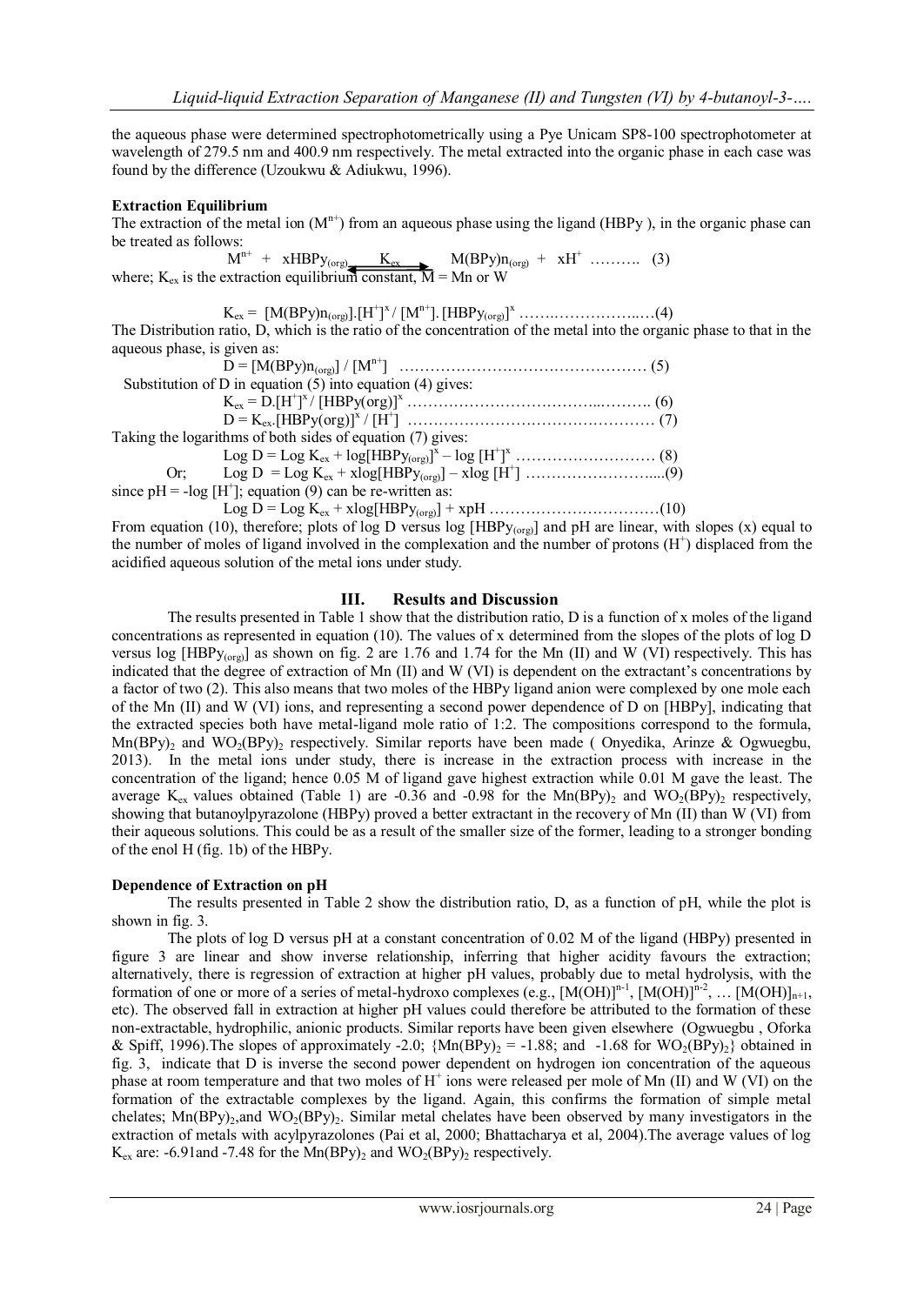#### **Separation of Mn (II) from W (VI)**

The separation of Mn (II) from W (VI) based on the pH adjustment was assisted by the observation that the metals were quantitatively extracted at certain pH values at which the other was extracted minimally. From the results in figure 3, it was possible to predict the separability or otherwise of one of the metal ions from the other using 0.02 M HBPy in chloroform. The degree of separation was determined in terms of 'Separation Factor',  $S_f$ , defined as the ratio of the respective equilibrium constant ( $K_{ex}$ ) for the desired metal ion,  $M_1$  to that of the contaminant metal ion  $M_2$  (Ogwuegbu & Oforka, 1994). Thus:  $S_f = K_{ex}$  (W)/ Kex (Mn) = -7.48/ -6.91 = 1.08

The S.F. value observed is comparable with those obtained for Thulium (Tm) and Europium (Eu) using the ligands: 3-phenyl-4-benzoyl-5-isoxazolone (HPBI), (**Tm/Eu = 1.24**); 3-phenyl-4-(4-fluorobenzoyl)-5 isoxazolone (HFBPI), (**Tm/Eu =1.55**) and 3-phenyl-4-(4-toluoyl)-5-isoxazolone (HTPI) (**Tm/Eu = 1.80**) (Rani, 2005).

#### **IV. Conclusion**

Extraction of Mn (II) and W (VI) ions from aqueous solution using HBPy in chloroform has been studied. It is observed that the metals recovery depends on both the extractant concentrations and the pH of the aqueous Mn (II) and W (VI) solutions; but the former favours metal recovery more than the latter; hence increase in ligand concentrations is more pertinent in extraction process, with proper adjustment of pH of the aqueous metallic solution. The study has shown that the metal ions studied can quantitatively be separated from aqueous solutions in their mixture or in the presence of other metallic ions by proper adjustment of the extractant concentrations and pH, thereby providing a clean method of purifying and concentrating ores or materials containing these metal ions for electrowinning.

**Table 1--** Data on the extraction equilibria of the metal ions from their aqueous solutions at pH 2 at various concentrations of HBPy ligand:

| Log[HBPy] | Mn(BPv) |              | $WO2(BPV)2$ |              |
|-----------|---------|--------------|-------------|--------------|
|           | ∟og D   | $Log K_{ex}$ | Log D       | $Log K_{ex}$ |
| $-2.00$   | $-0.03$ | $-0.03$      | $-0.87$     | $-0.87$      |
| $-1.70$   | 0.25    | $-0.35$      | $-0.37$     | $-0.97$      |
| $-1.52$   | 0.41    | $-0.54$      | $-0.07$     | $-1.02$      |
| $-1.40$   | 0.79    | $-0.42$      | 0.18        | $-1.03$      |
| $-1.30$   | 0.95    | $-0.44$      | 0.37        | $-1.03$      |

Average  $\log K_{\text{ex}}$ : Mn(BPy)<sub>2</sub> = -0.36; WO<sub>2</sub>(BPy)<sub>2</sub> = -0.98.



**Fig. 2.** Plots of log. of distribution ratio, D of the Mn (II) and W (VI) ions versus log. of [HBPy] at various concentrations at pH 2.